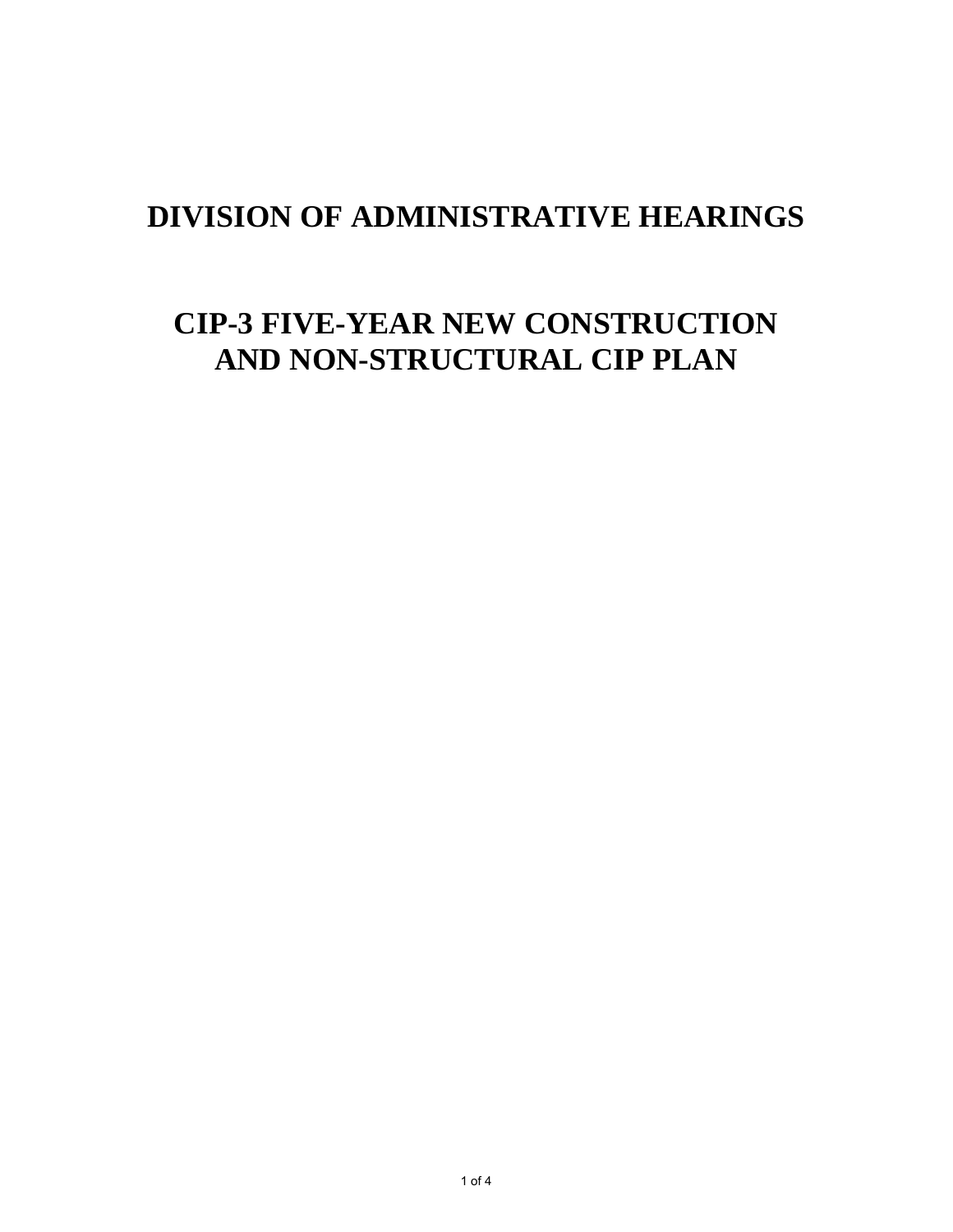### **DIVISION OF ADMINISTRATIVE HEARINGS**

# **BUDGET ENTITY LEVEL CIP-3 PROJECT EXPLANATION**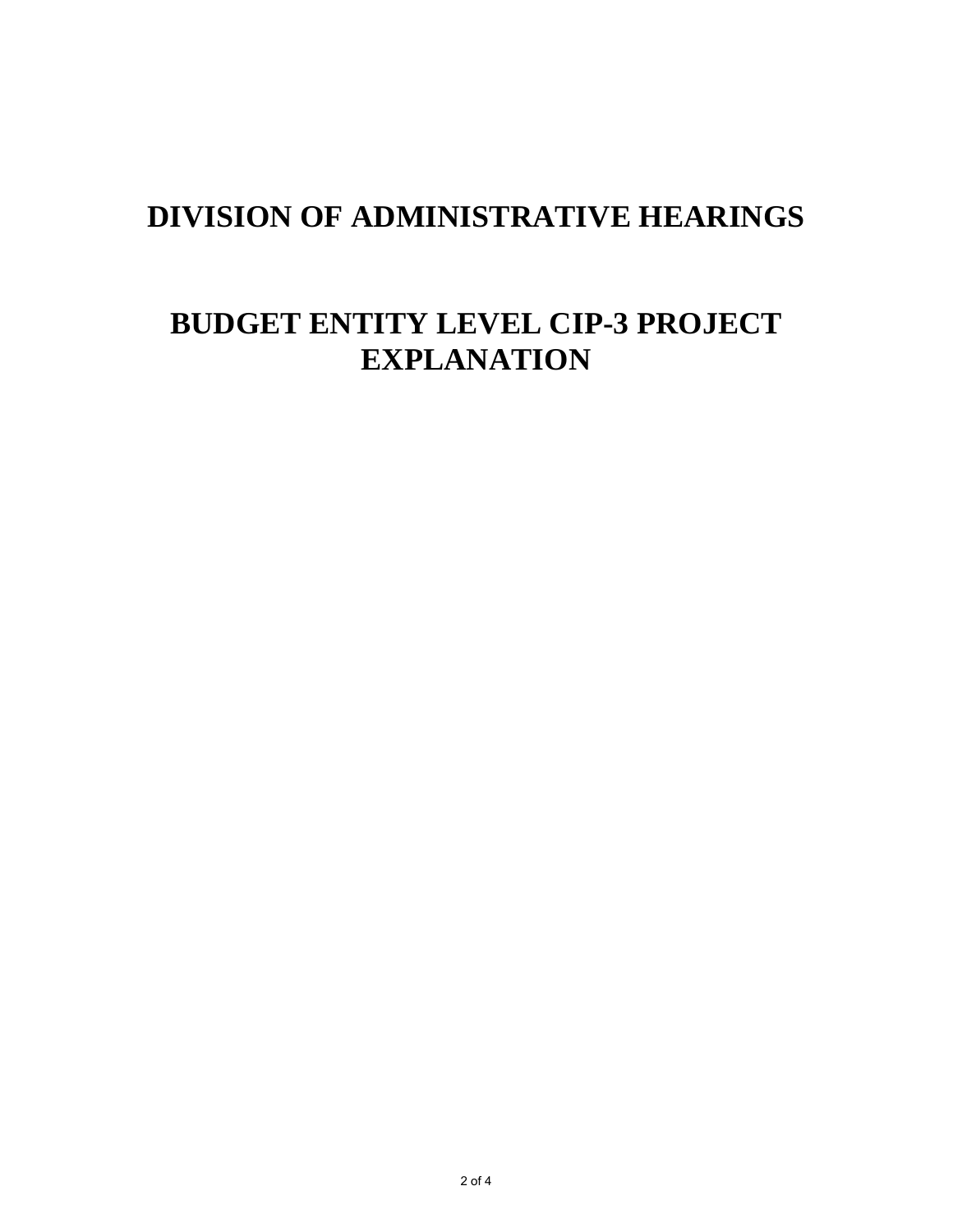#### **CIP-3: Short-Term Project Explanation**

| Agency:                                                            | <b>Division of Administrative Hearings</b> |                                      |                                         | <b>Agency Priority:</b>            |                                                       |                                 |                                    |
|--------------------------------------------------------------------|--------------------------------------------|--------------------------------------|-----------------------------------------|------------------------------------|-------------------------------------------------------|---------------------------------|------------------------------------|
| <b>Budget Entity and</b><br><b>Budget Entity Code:</b>             |                                            |                                      |                                         | <b>Project Category:</b>           |                                                       |                                 |                                    |
| <b>Appropriation</b><br><b>Category Code:</b>                      |                                            |                                      |                                         | <b>LRPP Narrative Page:</b>        |                                                       |                                 |                                    |
| <b>PROJECT TITLE:</b>                                              |                                            |                                      |                                         |                                    |                                                       |                                 |                                    |
| <b>Statutory Authority:</b>                                        |                                            |                                      |                                         |                                    |                                                       |                                 |                                    |
| To be Constructed by:                                              |                                            | <b>Contract?</b><br>(Y/N)            | YES NO                                  | <b>Force Acct.?</b><br>(Y/N)       | YES NO                                                |                                 |                                    |
| <b>Facility</b><br><b>Type</b>                                     | <b>Service</b><br>Load                     | <b>Planned</b><br><b>Used Factor</b> | <b>User Stations</b><br><b>Required</b> | <b>Existing</b><br><b>Stations</b> | <b>New User</b><br><b>Stations</b><br><b>Required</b> | <b>Space</b><br>Factor          | <b>Net Area</b><br><b>Required</b> |
|                                                                    |                                            |                                      |                                         |                                    |                                                       |                                 |                                    |
| <b>Geographic Location:</b>                                        |                                            |                                      |                                         |                                    |                                                       |                                 |                                    |
| <b>County:</b>                                                     |                                            |                                      |                                         |                                    |                                                       |                                 |                                    |
| <b>Facility</b><br><b>Net Area</b><br>(square feet)<br><b>Type</b> |                                            | <b>Efficiency</b><br>Factor          | <b>Gross Area</b><br>(square feet)      | <b>Unit Cost</b>                   | <b>Construction</b><br>Cost                           | <b>Occupancy</b><br><b>Date</b> |                                    |
|                                                                    |                                            |                                      |                                         |                                    |                                                       |                                 |                                    |
|                                                                    |                                            |                                      |                                         |                                    |                                                       |                                 |                                    |
| <b>Schedule of Project Components</b>                              |                                            | FY 2013-14                           | FY 2014-15                              | FY 2015-16                         | FY 2016-17                                            | FY 2017-18                      |                                    |
| <b>1. Basic Construction Costs</b>                                 |                                            | \$                                   | \$                                      | \$                                 | \$                                                    | \$                              |                                    |
| a. Construction Cost                                               |                                            |                                      |                                         |                                    |                                                       |                                 |                                    |
| b. Permits, Inspections,                                           |                                            |                                      |                                         |                                    |                                                       |                                 |                                    |
| <b>Impact Fees</b>                                                 |                                            |                                      |                                         |                                    |                                                       |                                 |                                    |
| c. Communication requirements                                      |                                            |                                      |                                         |                                    |                                                       |                                 |                                    |
| (conduits, wiring, etc.)<br>d. Utilities outside building          |                                            |                                      |                                         |                                    |                                                       |                                 |                                    |
| e. Site Development                                                |                                            |                                      |                                         |                                    |                                                       |                                 |                                    |
| (roads, paving, etc.)                                              |                                            |                                      |                                         |                                    |                                                       |                                 |                                    |
| f. Energy efficient                                                |                                            |                                      |                                         |                                    |                                                       |                                 |                                    |
| equipment                                                          |                                            |                                      |                                         |                                    |                                                       |                                 |                                    |
| g. Art allowance                                                   |                                            |                                      |                                         |                                    |                                                       |                                 |                                    |
| (Section 255.043, Florida Statutes)                                |                                            |                                      |                                         |                                    |                                                       |                                 |                                    |
| h. Other                                                           |                                            |                                      |                                         |                                    |                                                       |                                 |                                    |
| Subtotal:                                                          |                                            | \$                                   | \$                                      | \$                                 | $\mathbb{S}$                                          | $\mathbb{S}$                    |                                    |

*Office of Policy and Budget - July 2012*